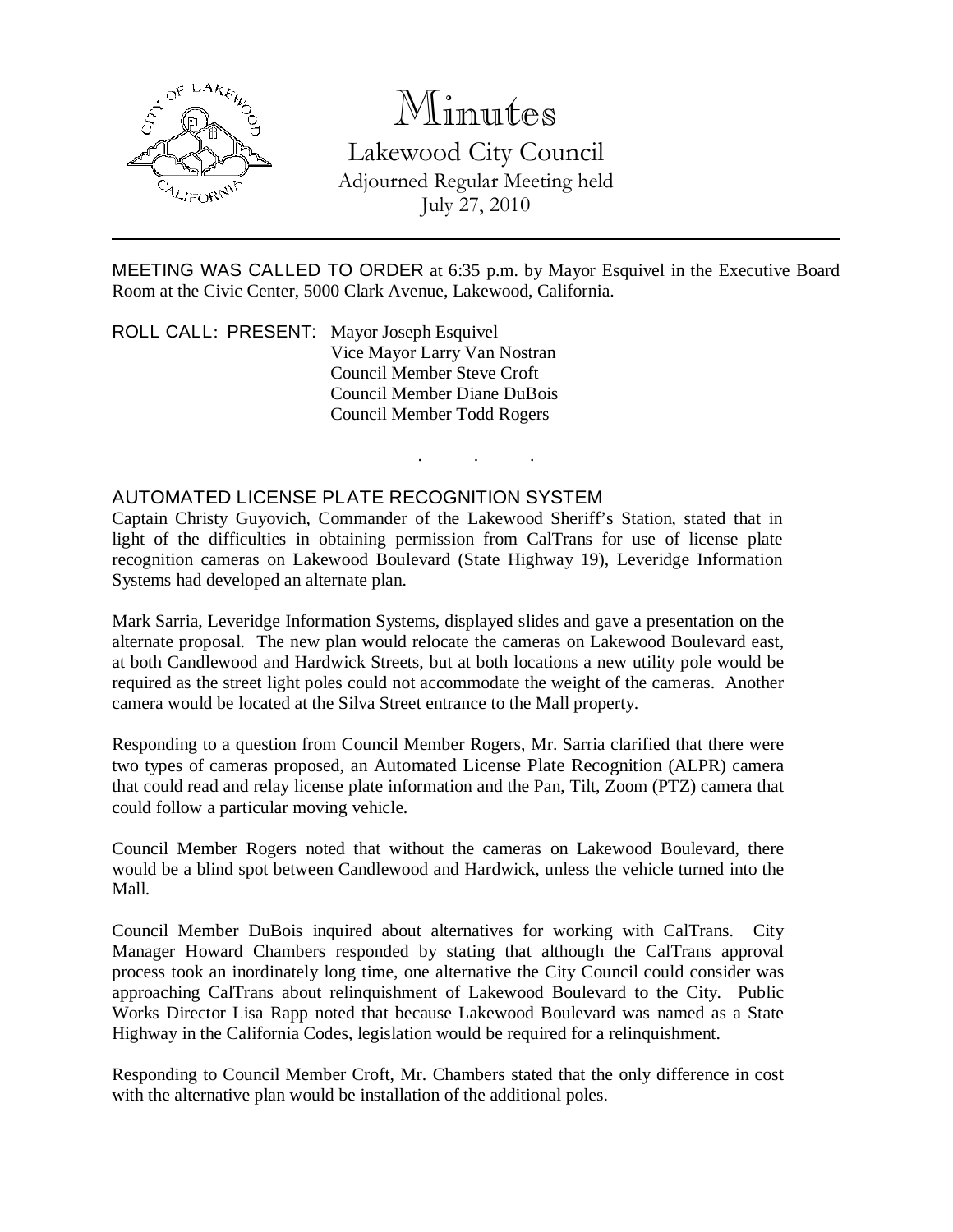City Council Minutes July 27, 2010 Page 2

AUTOMATED LICENSE PLATE RECOGNITION SYSTEM - Continued

Council Member Rogers stated he saw a number of drawbacks with the alternative plan that would need to be addressed before it was ready to move forward. Captain Guyovich concurred that the original plan, with the Lakewood Boulevard cameras, was a better plan and that the alternative plan was a work-around for the CalTrans problem.

The City Manager suggested that if the City Council was in agreement, the ALPR plan could be turned over to the Council's Public Safety Committee to explore other options and hammer out the details.

. . .

## SOUTHERN CALIFORNIA EDISON SYSTEM REVIEW

Ben Harvey, Regional Manager Local Public Affairs for Southern California Edison, made a presentation on Edison's new SmartConnect grid system. He reported that the conversion to electronic "smart meters" had been mandated by the Public Utilities Commission. The "smart meters" would be installed, usually in just minutes and with minimal disruption, by Corix Utilities, an Edison subcontractor. He noted that they were working with City staff on meter change-outs for City facilities to ensure there were no interruptions in service. He stated that since the new meters could be read remotely, meter readers would no longer be necessary and were being retrained for other positions. He noted that although rates were scheduled to increase by 1.6% following the meter installations, new programs would be offered that customers could take advantage of to manage their consumption and reduce their bills. Edison customers would also be able to view their accounts through the SCE website.

Council Member DuBois expressed the need for educational outreach, especially seniors who might be less familiar with technology.

Responding to a question from Council Member Croft, Mr. Harvey stated that some of the meters had built in transmitters that were able to collect data from the meters in the area and pass on the data to Edison.

. . .

### PARK POLICY ENFORCEMENT UPDATE

Recreation and Community Services Director Lisa Litzinger advised the City Council that her department would be conducting a trial program at two facilities, Rynerson Park and the West San Gabriel River Nature Trail. During the trial period, dogs would be allowed within the park, providing they were continuously controlled on a leash not more than six feet in length. Staff had met with representatives from the Southeast Area Animal Control Authority (SEAACA) and clarified that citations should not be issued at those locations, except for dogs not on a leash. Dogs would continue to be prohibited at special events, such as the Concerts in the Park for safety reason. She stated that staff would monitor complaints and any problems that arose and report back to the City Council.

. . .